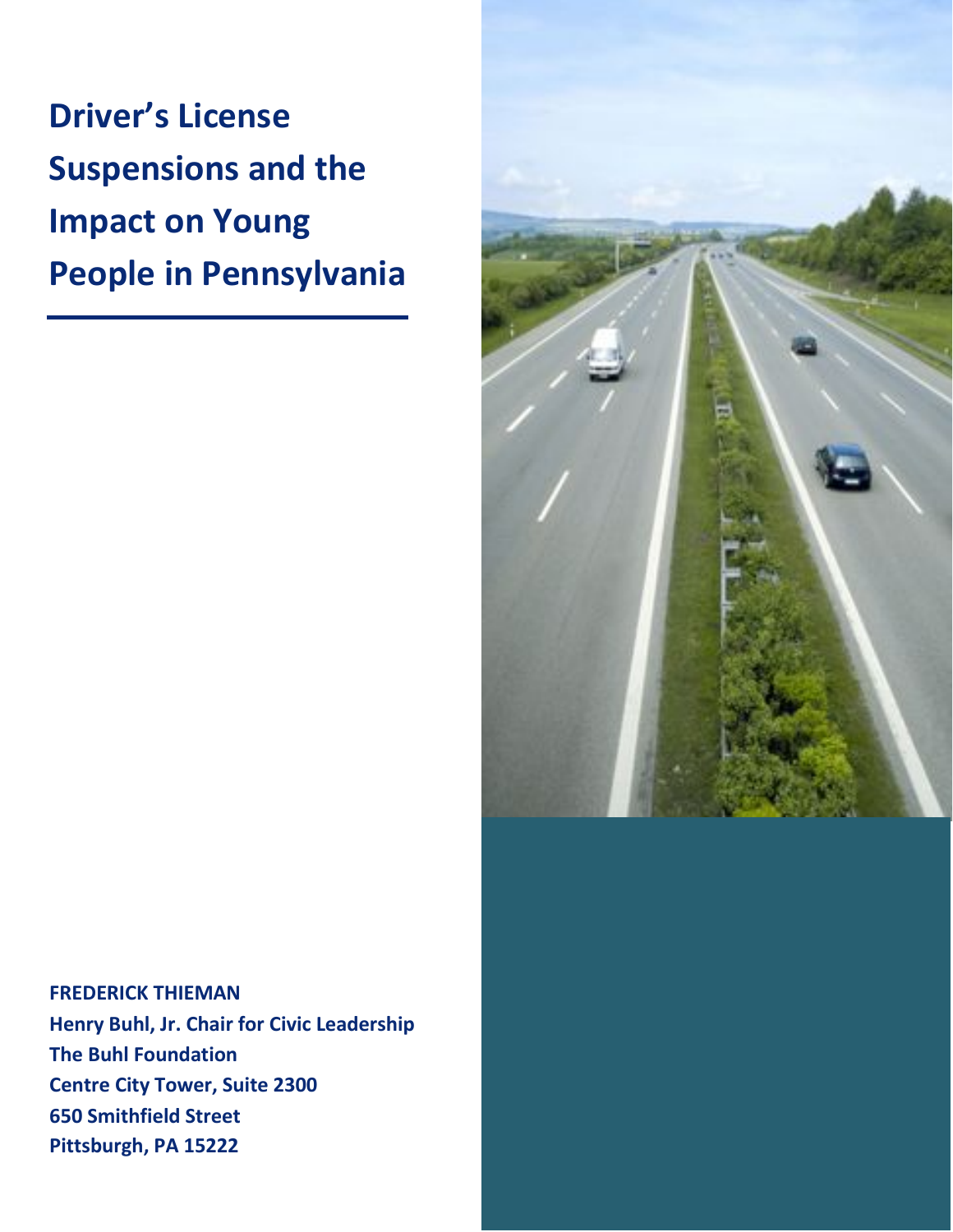#### DRIVER'S LICENSING SUSPENSIONS AND THE IMPACT ON YOUNG PEOPLE IN PENNSYLVANIA

## APRIL 2019

#### **SUMMARY**

In connection with a workforce development initiative being led by Frederick Thieman, Buhl Foundation Chair for Civic Leadership, former U.S. Attorney and Chair, Community College of Allegheny County, the Allegheny County Department of Human Services (DHS) conducted an analysis of driving violations and license suspensions<sup>[1](#page-1-0)</sup> among Pennsylvania youth. That analysis, presented below, presents the scope of the issue, and then looks at the data by race, to determine whether racial disparities exist and, if so, how the data might point to potential interventions.

The analysis found that a large number of young people in Pennsylvania have their license suspended and that, similar to national trends, Pennsylvania is not exempt from racial disparities in driving violations and licensing suspensions. These data are then extrapolated to suggest hurdles in license attainment, hurdles that appear more formidable in areas that are predominately black.

## **Key Findings**

- The violation rate for unlicensed driving is highest in zip codes in which the youth are predominately black, which suggests that licensing hurdles result in fewer black youth with a valid license.
- Although the violation rate for minor traffic offenses is much higher in zip codes that are predominately white, as is the violation rate for criminal and other violations, youth living in predominately black zip codes are more likely to receive a suspension for either driving without a license or committing a minor traffic violation than are their counterparts in predominately white zip codes.
- Each year, five percent of 16- through 24-year-old Pennsylvania drivers (one in 20) have their license suspended. That's an average of some 57,000 per year.
- The most common reason for license suspension was failure to pay a fine received as the result of a motor vehicle citation (36%), followed by failure to respond to a citation (17%); both reasons result in license suspension of indefinite length. From 2014 through 2017, 124,650 young people received an indefinite license suspension. The prominence of these two categories suggest that the suspensions are directly, or indirectly, connected to the ability to pay.
- In 2017, the length of suspension for other violations ("temporary" suspension) ranged from 156 days (for those who had only one suspension) to 231 days (for those with more than one suspension).

## **Background**

A valid driver's license can be a key factor in the ability of young adults to pursue education, access healthcare or gain employment, yet nationally, black and Latino individuals of driving age are less likely

<span id="page-1-0"></span> $1$  For purposes of this analysis, driver's license suspensions will refer to both suspensions of current licenses and, for those who do not have a driver's license, delayed eligibility to obtain a license.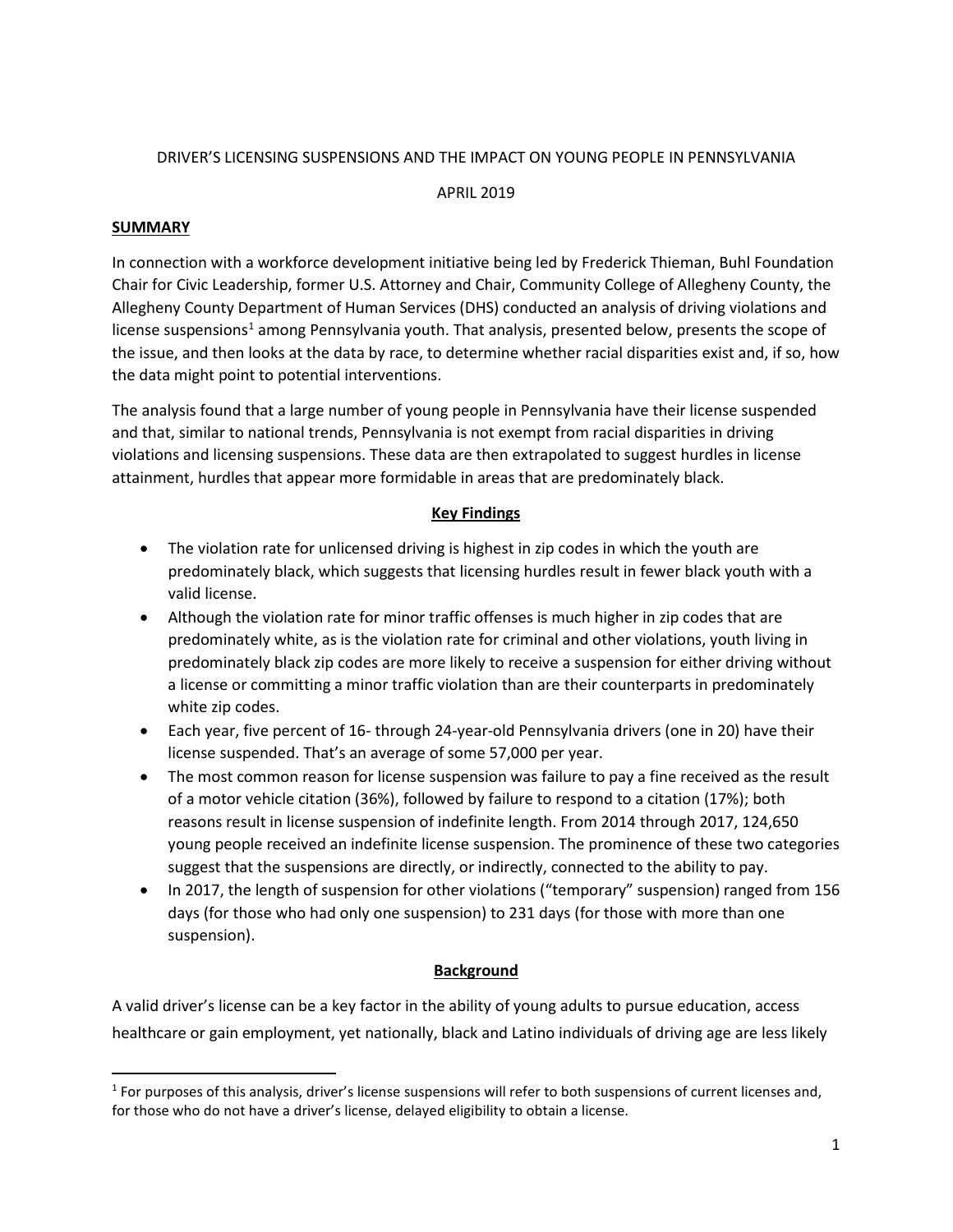to have a license than their white counterparts. This disparity in licensing may be due to barriers faced by low income and minority youth, including a limited ability to pay for driver's education, lower rates of vehicle ownership and/or fewer licensed drivers available to provide instruction. A recent report by the American Association of Motor Vehicle Administration<sup>[2](#page-2-0)</sup> summarized the issue as follows:

"Driving without a license may result in a fine or being ineligible to apply for a license for at least a year. In under resourced communities where demographics show greater numbers of singleparent households, with adults often working multiple jobs and where vehicle ownership may be a luxury, the barriers for a young person to fulfill the license requirements are greater than in more affluent areas. This is especially true because cutbacks and fiscal challenges in public school districts have made driver's training classes scarcer. These barriers appear to have a disproportionate impact based on race and income level. The University of Wisconsin-Milwaukee Employment and Training Institute found that 83% of black male teens (ages 16 to 17) in Milwaukee did not have a driver's license, but only 36% of white male teens in the Milwaukee county suburbs lacked a license. Nationally, a 2012 survey by theAAA Foundation for Traffic Safety found that the likelihood of having a license increased with income and that black and Latino respondents were less likely to have a license than white respondents."

#### AAMVA Report p. 24

Worse, if a young person continues to drive without a license after an initial citation, with each subsequent violation, the fines and restrictions increase, presenting ever-escalating hurdles to obtaining a valid license. This vicious cycle can pose significant barriers to employment, education, and access to health care and other supports. The stories below of two young women highlight how these challenges can be particularly problematic for young people.

Diamond is a 19-year-old new mother who desperately wants her driver's license. She rides the bus from her home in the Hill District to go Downtown or to appointments at Mercy Hospital and isn't looking forward to carrying her infant on the bus during the winter. Diamond recently went to the downtown PennDOT service center to look into getting her license but found that she had a suspension that would prevent her from beginning the process for another three months. She suspects that the suspension is due to truancy – she didn't really like school and ended up completing her diploma at an alternative school – but doesn't recall ever being notified of the suspension. Had she known, she would have gone to PennDOT much sooner. Her daughter's father hasn't had time to get his driver's license either, since he is still in school and working two jobs. In the meantime, Diamond is getting around – with her 2-month-old daughter – by bus, which is particularly difficult when she is not offered a seat by other passengers. On one occasion, her daughter's father was kicked off of a bus for refusing to close a stroller in which he had placed some groceries. Sometimes, when she is not up to the challenges of riding a bus, Diamond will drive her grandmother's car to Giant Eagle, even though she knows the risks of being pulled over without a license. She's familiar with the potential pitfalls – her sister had her driver's license suspended for three years. In her experience, not too many people are able to pay the fines associated with suspensions.

<span id="page-2-0"></span><sup>&</sup>lt;sup>2</sup> See "Reducing Suspended Drivers and Alternative Reinstatement," AAMVA (2018)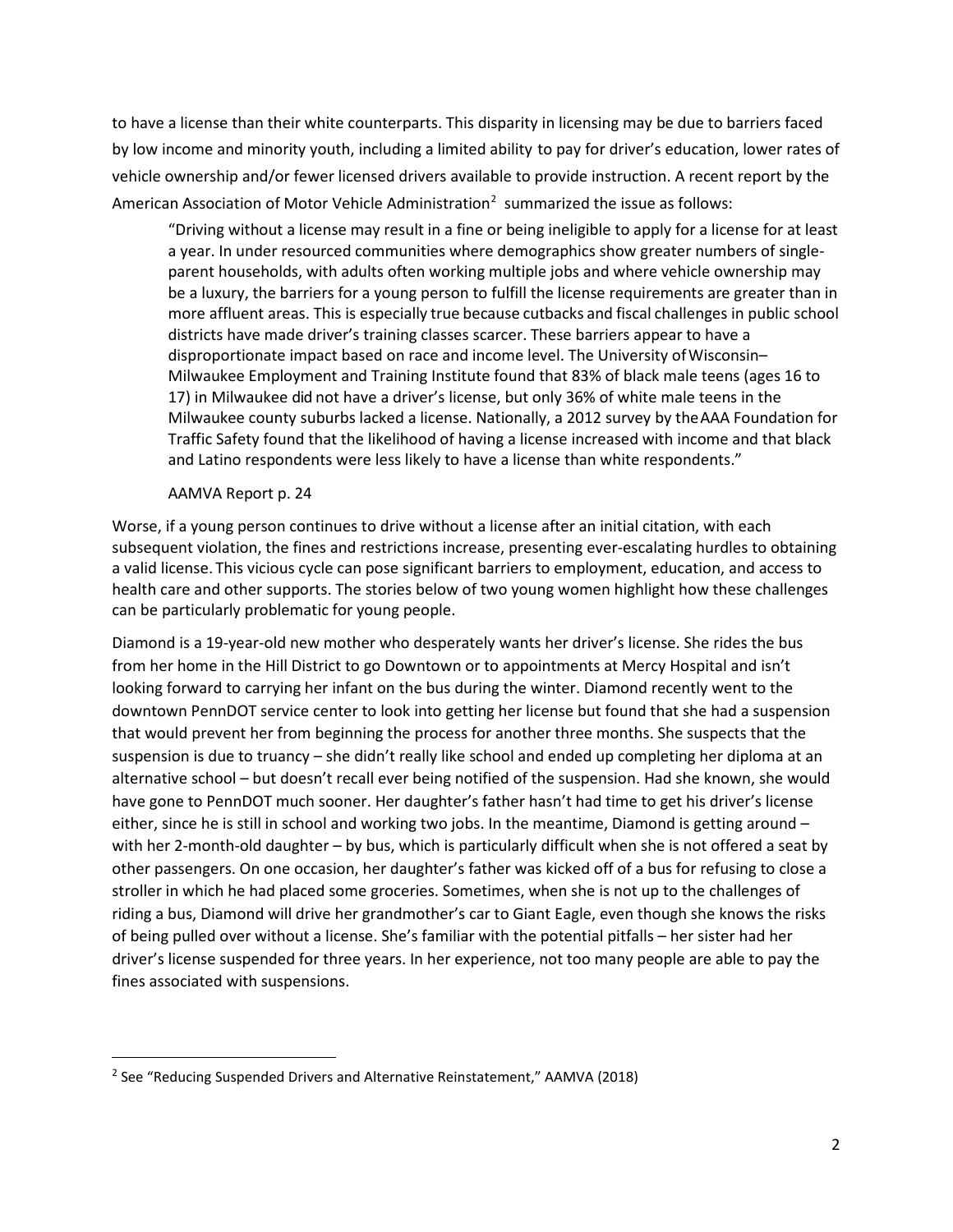17-year-old Madison's story is an example of how difficult it can be to get a driver's license in some situations. She lives with her grandmother who does not have a car, but she obtained her learner's permit and took two-hour bus rides each way to take advantage of driving lessons that were being offered for free from a social services agency. It's difficult to rely on bus transportation where Madison lives in Springdale, which is 18 miles Northeast of Pittsburgh. Luckily, she gets transportation to school (she is a high school senior), but getting to her job, buying groceries and helping her little sister get to doctor's appointments are all time-consuming trips on a bus line that sometimes runs only once an hour. Madison is on track to get her license but has hit a stumbling block. She was pulled over in June while driving her boyfriend's car – she thought she was complying with the rules of a learner's permit (driving with a licensed driver) but was surprised to learn that his driver's license had been suspended. As a result, she received a violation for driving without a license. Madison has a court date In October to deal with the violation and is trying to get her license before then. She failed her first driving test in August and will now need to pay to borrow a car to take the test again. Madison hopes that she can get her license, avoid the suspension and save up to buy a car, but the whole process has been challenging. Not having access to a car or to a licensed adult to help her practice driving has been a major barrier to getting her own license.

These vignettes are but two illustrations of the hurdles, and difficult decisions, that often confront young people. As the AAMVA report noted:

"Young drivers present a unique challenge to licensing authorities because of their immaturity and lack of experience in operating motor vehicles. In addition, many of these young drivers have not yet had financial management training or experience and have not developed a broader appreciation of the true costs and responsibilities required for motor vehicle ownership and responsible operation. Even with a good understanding of the financial requirements associated with obtaining a license and of vehicle ownership, young people have the added challenge of typically experiencing lower employment rates and lower paying jobs. Significantly, many states have eliminated subsidized driver education programs from public schools, leaving instruction primarily to the parents or legal guardians of these youth or to private driver instruction entities.

Another aspect common to most young drivers is the lack of sufficient financial resources caused by part- time employment, educational obligations, lack of professional qualifications, and other factors. Many of these drivers, because of their inexperience, commit traffic violations that result in driver license suspension and costs related to attaining full licensure.

National Highway Traffic Safety Administration (NHTSA) crash analysis consistently shows drivers under age 26 are overrepresented in crashes (high risk). However, when younger drivers are suspended for non-driving reasons, the suspensions have collateral consequences such as financial

<sup>1</sup> AlanM.Voorhees TransportationCenter.*MotorVehiclesAffordability and Fairness Task Force: Final Report.* Edward J. Bloustein School of Planning and Public Policy, Rutgers University and New Jersey Motor Vehicle Commission, 2006 .

<sup>2</sup> Margy Waller . "High Cost or High Opportunity Cost? Transportation and FamilyEconomicSuccess."*The BrookingsInstitutionPolicyBrief*,Centeron Children and Families, no . 35, December 2005.

<sup>3</sup> Alan M. Voorhees, Transportation Center, 2006 .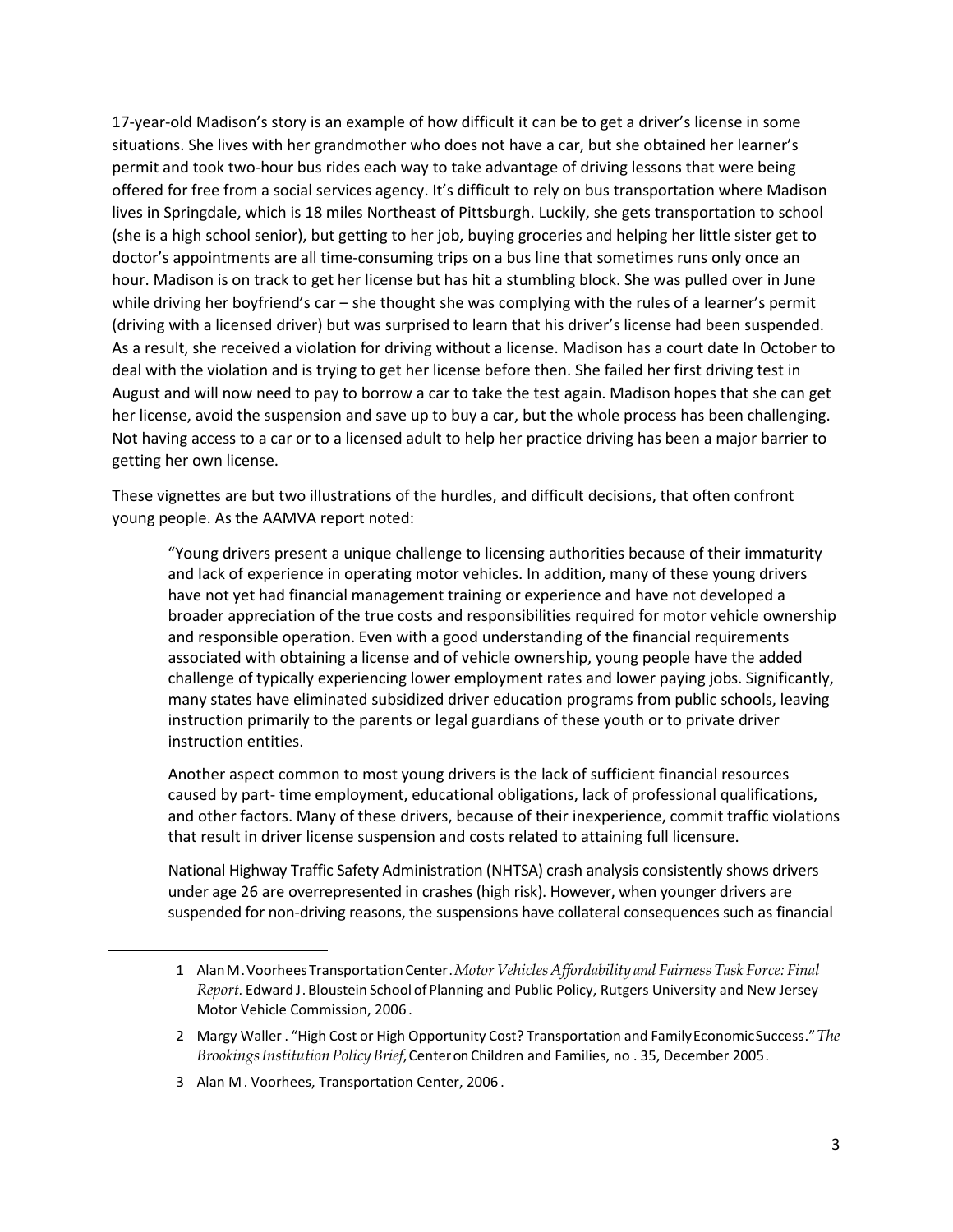responsibility filing requirements. The compounding effect of these consequences may have a long-term and substantial impact on a young person's ability to pursue educational opportunities and to secure and maintain future employment. In many jurisdictions, minors are subject to license suspension for truancy, underage drinking, alcohol or drug offenses, and a myriad of other offenses not involving motor vehicle operation or traffic safety offenses. This can inhibit a minor's ability to qualify for commercial motor vehicle credentials or employment as a driver for compensation. For a young person on the cusp of pursuing a career, this can be devastating."

AAMVA Report p. 7

#### **Why this analysis?**

While the inability to drive can have a significant impact at any age, a license suspension may be particularly impactful for young people struggling to complete school, find a job or build a résumé. Young people are also more susceptible to the vicious cycle of needing a license to get a job but needing a job to pay the costs associated with getting a license or paying the fines resulting from driving without a license. In order to ascertain the impact of license suspension on young people in Pennsylvania, DHS analyzed all PennDOT suspension records, with information on date and length of suspension, for all 16 through 24-year-olds in Pennsylvania from 2014 through 2017.

#### **Methodology**

The study utilized data from the Pennsylvania Department of Transportation (PennDOT) to identify motor vehicle violations, fines and license suspensions. Details about these data and the methodology used are available in Appendices A and B. Because PennDOT does not collect racial data, the second part of the analysis utilized census data to categorize zip codes according to percentage of black youth in the 16- through 18-year-old population for the three-year period of 2014 through 2016. Zip codes were classified as being predominantly white (with 51-100% white youth) and predominantly black (with 51- 100% black youth); a map of zip codes by category is available in Appendix B.

#### **Analysis**

Figure 1 shows the number of drivers, ages 16 through 24, who had their driver's license suspended from 2014 through 2017 (172,006 young people in total). Annually, the number of suspensions represents about five percent of PA's driving population of that age group<sup>[3](#page-4-0)</sup> – one license suspension for every 20 drivers. Eighty-eight percent of these drivers were over 18; half were 22 through 24.

<span id="page-4-0"></span><sup>3</sup> According to PennDOT, the number of licensed drivers in a year is about 9 million.

[http://www.dmv.pa.gov/Pages/Pennsylvania-Driver-Statistics.aspx.](http://www.dmv.pa.gov/Pages/Pennsylvania-Driver-Statistics.aspx) The Federal Highway Administration estimates that 12% of the driving population is 16- through-24.

<https://www.fhwa.dot.gov/policyinformation/statistics/2015/dl20.cfm> Therefore, the estimated driving population in PA who are 16-through-24 is a little over 1 million.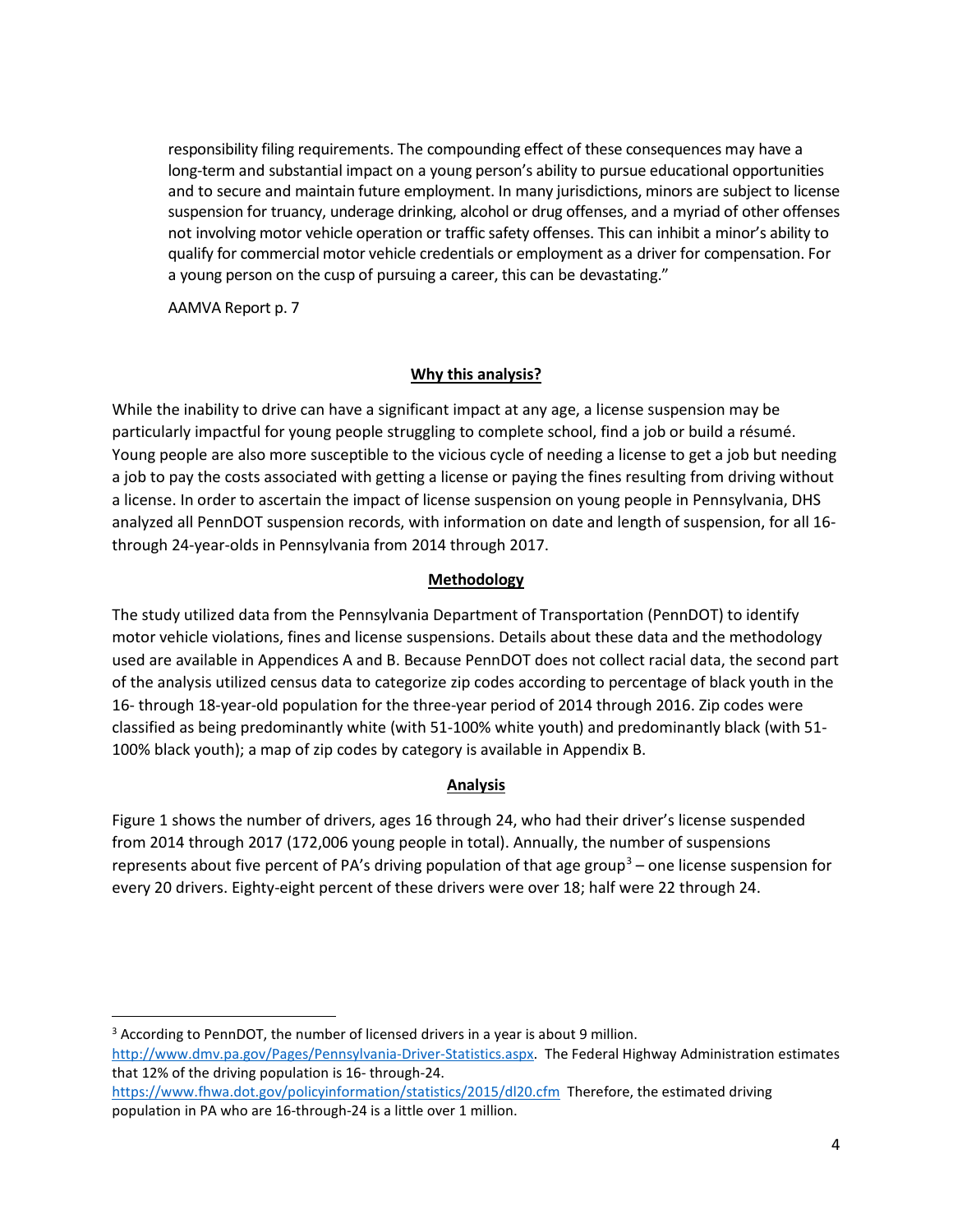Figure 1: Number of young drivers who had their license suspended, 2014-2017 (distinct count)



About one-third of these drivers had more than one suspension during a year and about 15 percent had three or more suspensions (Figure 2).

> Figure 2: Percentage of Suspended Drivers by Number of Suspensions, by Year, 2014 through 2017

|                       |     | 2014 2015 2016 2017 |     |     |
|-----------------------|-----|---------------------|-----|-----|
| 1 suspension          | 68% | 67%                 | 66% | 66% |
| 2 suspensions         | 18% | 18%                 | 18% | 18% |
| 3 or more suspensions |     | 14% 15% 16%         |     | 16% |
| <b>Grand Total</b>    |     | 100% 100% 100% 100% |     |     |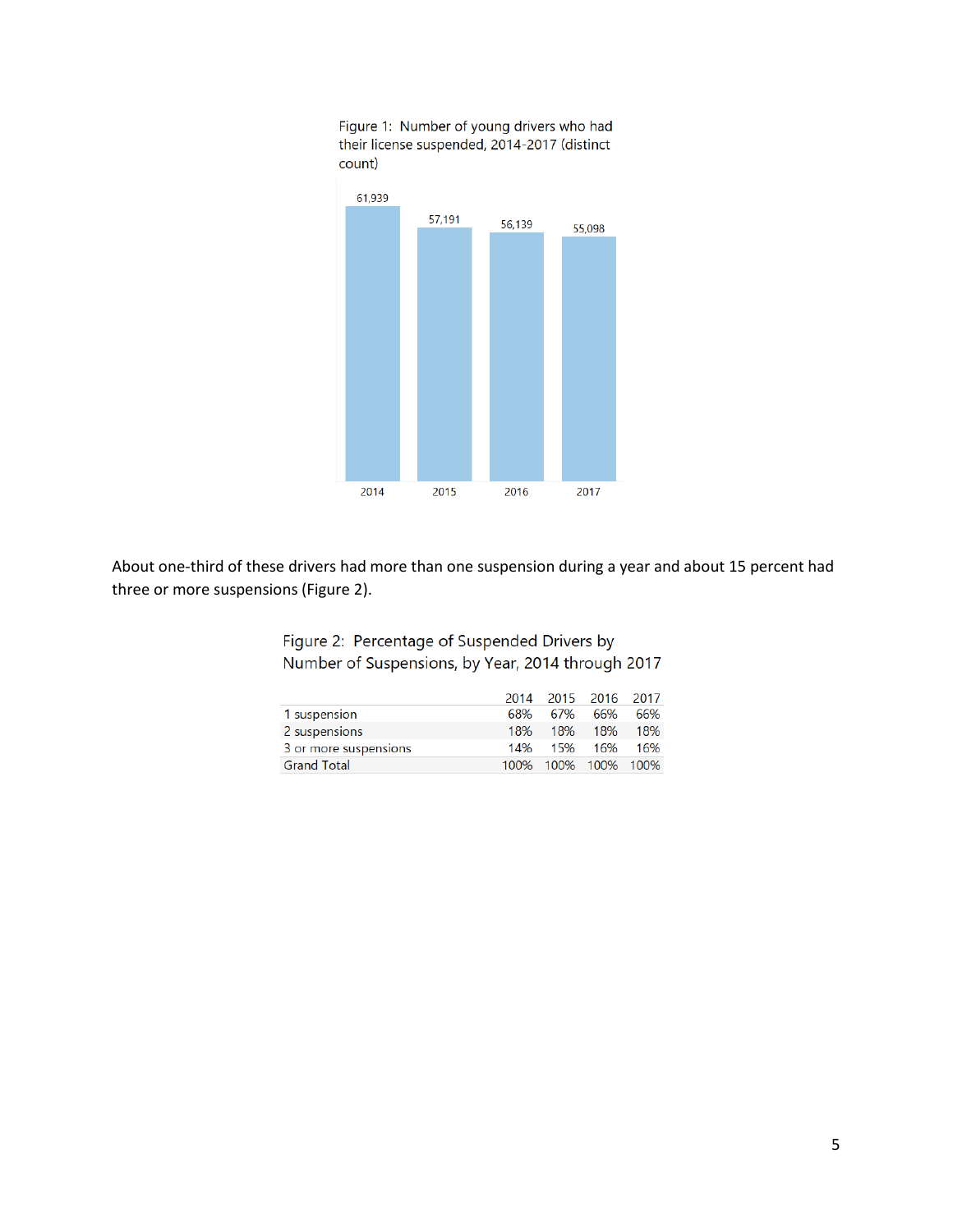The reason for these suspensions was documented for 89 percent of the records, shown in Figure 3.

|    | Rank Reason for Suspension       | Number of<br>Records | % of Total |
|----|----------------------------------|----------------------|------------|
| 1  | <b>Failure to Make Payment</b>   | 121,645              | 36%        |
| 2  | Failure to Respond to a Citation | 57,716               | 17%        |
| 3  | Driving While License Suspended  | 39,040               | 11%        |
| 4  | <b>DUI</b>                       | 36,445               | 11%        |
| 5  | Drug                             | 30,880               | 9%         |
| 6  | Driving without a license        | 21,588               | 6%         |
|    | Other                            | 12,236               | 4%         |
| 8  | <b>Truancy</b>                   | 7,900                | 2%         |
| 9  | Speeding                         | 6.364                | 2%         |
| 10 | Medical (Competency)             | 4,075                | 1%         |
| 11 | Failure to Pass the Exam         | 3,479                | 1%         |
|    | <b>Grand Total</b>               | 341,368              | 100%       |

Figure 3: Number of suspensions by suspension reason (excluding unknown reasons), 2014-2017

Failure to pay and failure to respond to a citation accounted for 41% of all first time suspensions:

TOP REASONS FOR FIRST SUSPENSION 1.Failure to Make Payment (23%) 2.DUI (23%) 3.Failure to Respond to a Citation (18%) 4.Drug Violation (12%) 5.Truancy (5%)

Of those whose license was suspended more than once during the four-year period, failure to pay and failure to respond to a citation accounted for 59% of all of these subsequent suspensions:

> TOP REASONS FOR MULTIPLE SUSPENSIONS 1.Failure to Make Payment (44%) 2.Driving While License Suspended (17%) 3.Failure to Respond to a Citation (15%) 4.Drug Violation (7%)

As one federal court in Virginia explained, the dilemma of a license suspension for failure to pay fines and cost can be devastating:

"Damian Stinnie owes fees, fines, and costs to Virginia's courts. He cannot pay them, so Virginia law requires that his driver's license be suspended until he pays. But the suspension makes it difficult to get and keep a job. In other words, because he cannot pay the fees, his license is suspended, but because his license is suspended, he cannot pay the fees."

AAMVA Report p. 12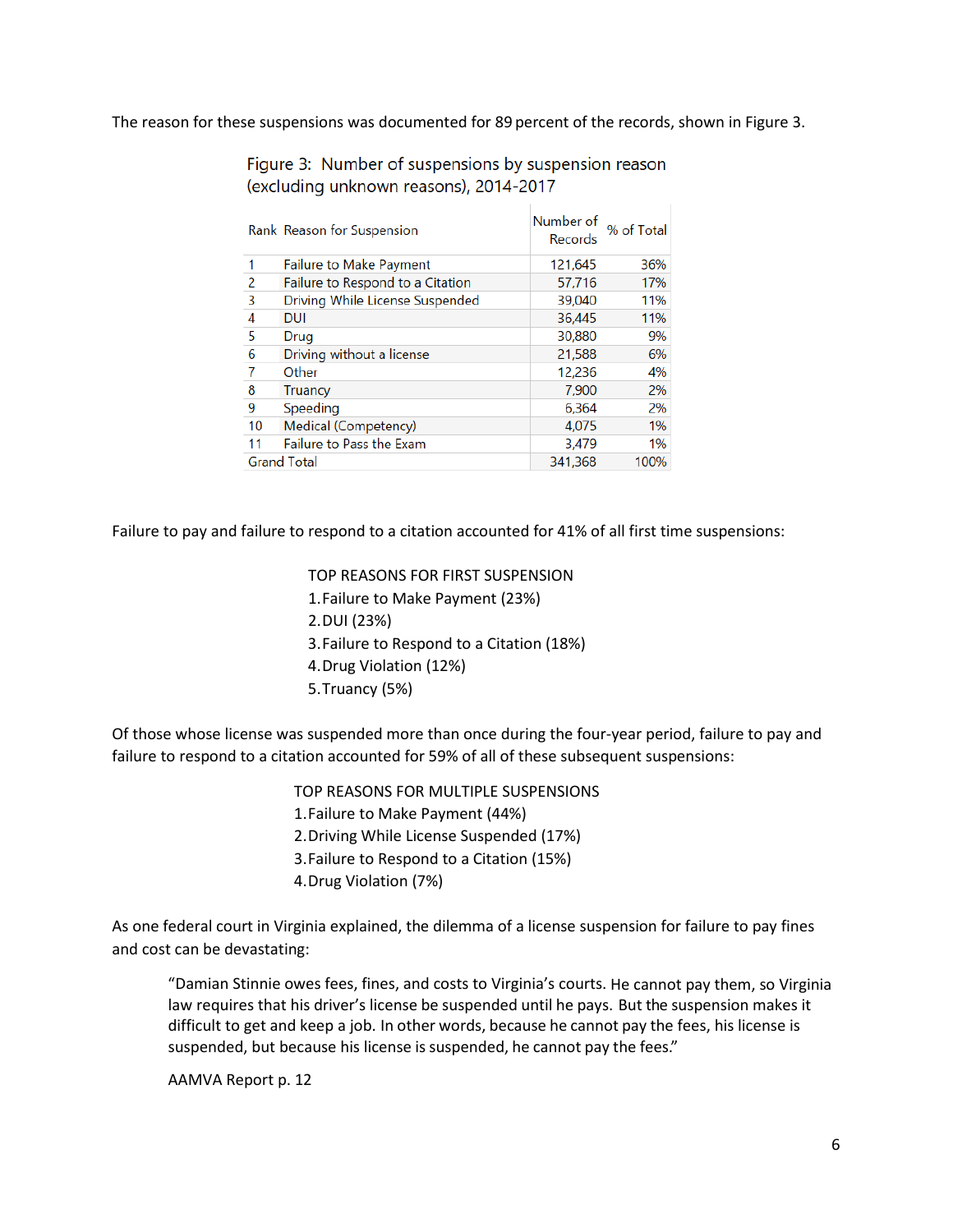That conundrum addressed by the Virginia court, and faced by many Pennsylvania young people, can result in what the AAMVA report called the "multiplier effect":

"If a suspended driver is cited and convicted of driving while suspended, the driver is subject to an additional period of suspension and additional reinstatement requirements. When a driver is suspended, substantial court and MVA resources are required to collect fees, generate notices of suspension, monitor reinstatement requirements, and maintain proof of insurance records. This process may also have a multiplier effect of successive suspensions for drivers, who, because of limited financial resources, cannot meet compounding reinstatement requirements. The multiplier effect not only impacts suspended drivers, but the entire system, including the MVA, law enforcement, and the courts."

## AAMVA Report p. 12

Violations in Pennsylvania can result in suspensions of differing lengths, but the suspensions for failure to respond and failure to make payment are particularly onerous; they result in indefinite suspensions (i.e., until compliance).

For instance, in Pennsylvania for 2017, 55,098 unique young drivers had their license suspended at least once. Of those:

- 1. Two-thirds (36,211) had only one suspension
	- a. Of these one-time suspensions, 46% received an indefinite suspension
	- b. The other 54% received a temporary suspension with an average length of 156 days
- 2. One-third (18,887) had more than one suspension
	- a. Of those, 76% received at least one indefinite suspension among these multiple suspensions
	- b. For those with temporary suspensions, the average suspension period was 231 days, almost 50% higher than individuals who had only one suspension during the year.

In summary, license suspension provides a significant hurdle to becoming a productive citizen for a substantial number of young Pennsylvanians. As the AAMVA report noted:

"Young drivers may also be disproportionately impacted by non-highway safety suspensions. Census data suggest that the economic condition of many young people has worsened. For example, in 2016,41% of young men between the ages of 25 and 34 had incomes below \$30,000 (up from 25% in 1975). Likewise, the census reported in 2017 that one in three young people between the ages of 18 and 34 lived in their parents' home, and of them, one in four were neither working nor attending school. Low income can make young people more vulnerable to suspension for economic reasons. It can also make it more difficult for these individuals to appear for a court case, resulting in a loss of driving privilege."

AAMVA Report p. 11

#### **Analysis by Race**

In order to determine whether racial disproportionality was a factor in violations and suspensions, Pennsylvania zip codes were classified into two categories based on the percentage of black youth in the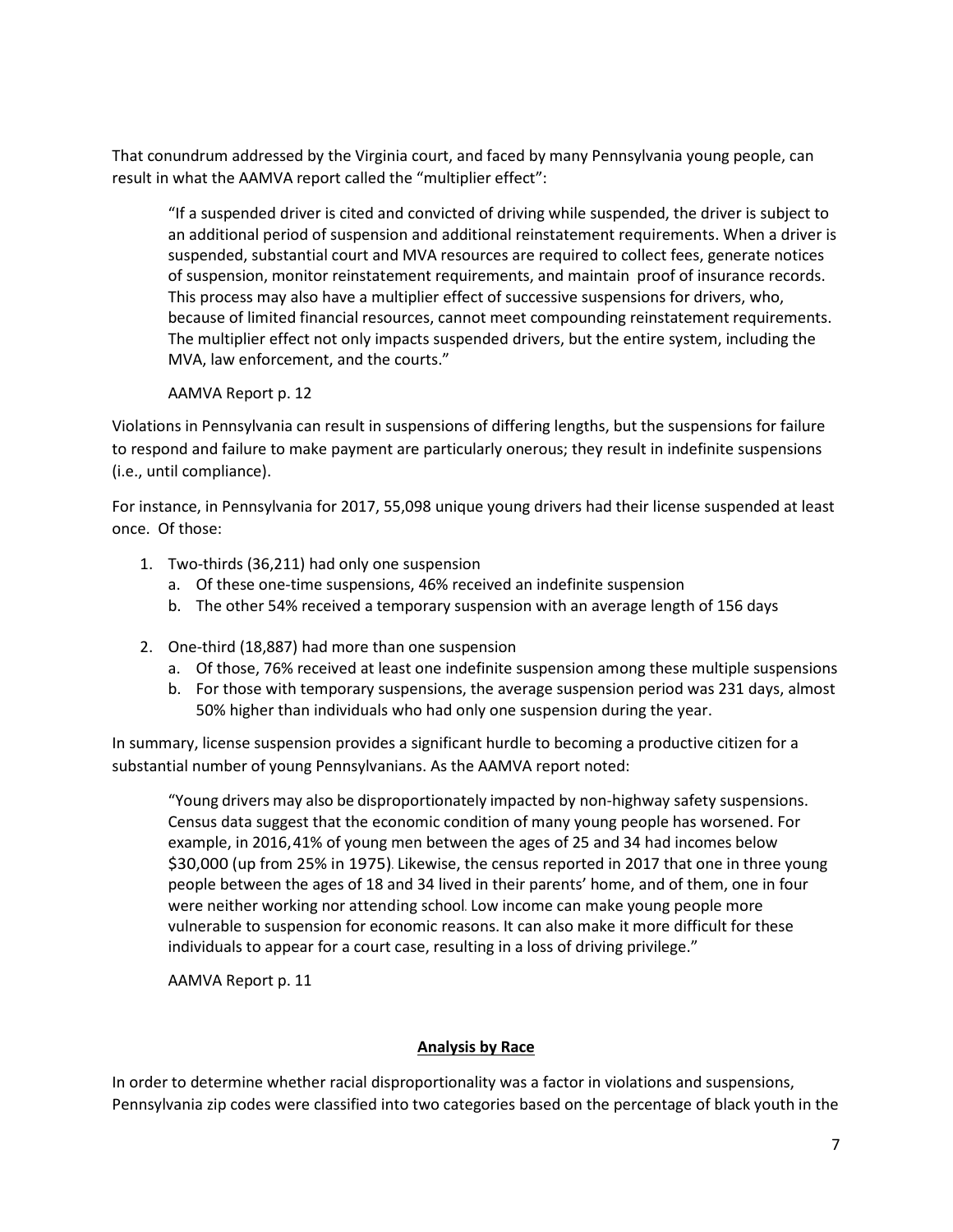16-to 18-year-old population: 1) Predominantly White – zip codes in which at least 51 percent of the youth population was white; and 2) Predominantly Black – zip codes in which at least half of the youth population was black. Figure 4 shows the number of youth in each category. The majority of zip codes in Pennsylvania are predominately white (see Appendix B for detail).

*Figure 4: Total 16- through 18-Year-Old Population by Zip Code Group*



Figure 5 shows the rate of violations per 1,000 youth in each zip code group. Zip codes that are predominately white have a much higher rate of violations than zip codes that are predominately black. This difference may be explained by data that suggests a much higher percentage of young white people are obtaining licenses and are driving in these zip codes.



*Figure 5: Violation Rate per 1,000 Population by Zip Code*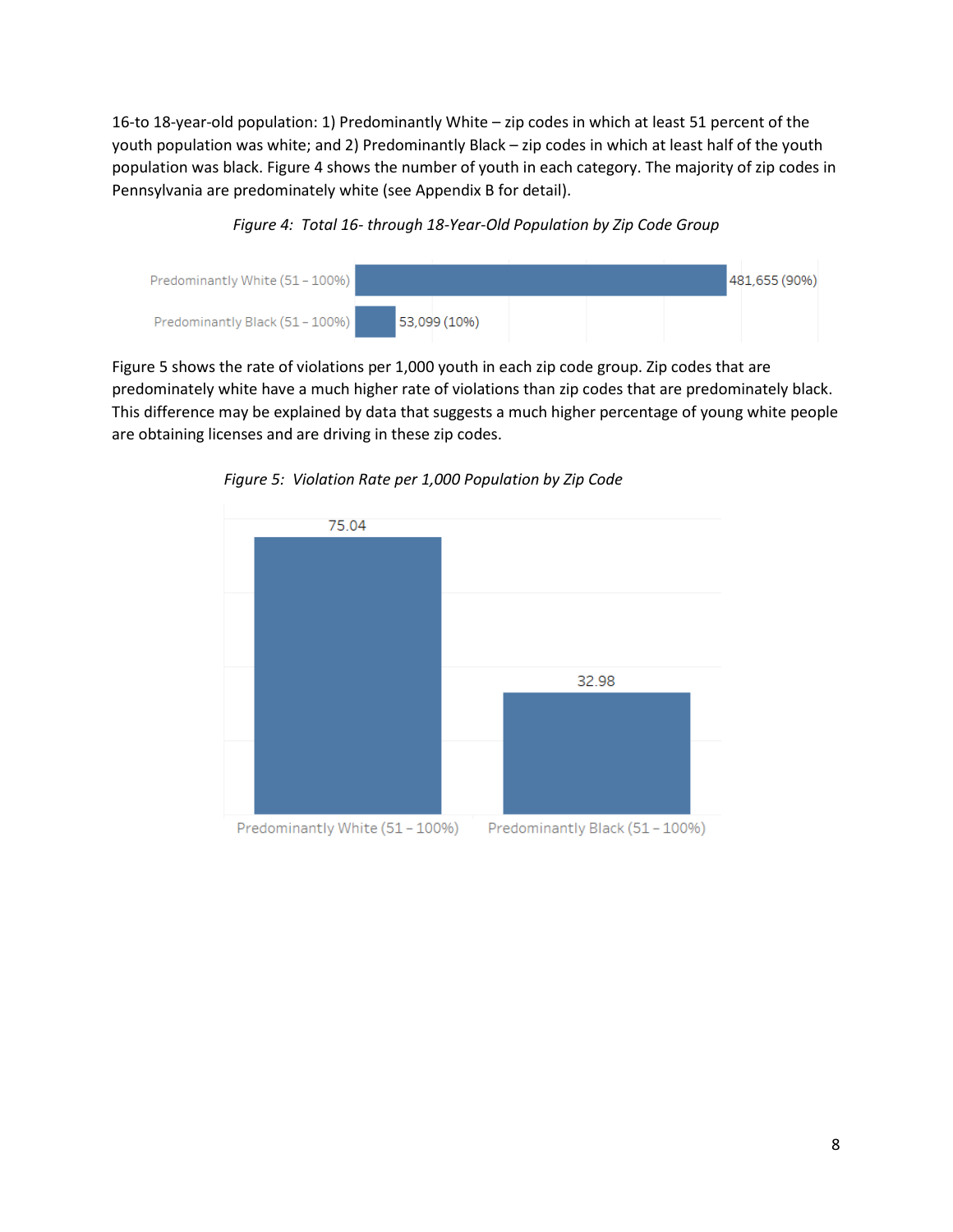But digging deeper into these violations shows more problematic differences. Figure 6 shows the violation rate per 1,000 youth in each zip code group by the violation groupings.

| <b>Most Serious Violation</b> | <b>Predominantly White</b><br>$(51 - 100\%)$ | <b>Predominantly Black</b><br>$(51 - 100\%)$ |
|-------------------------------|----------------------------------------------|----------------------------------------------|
| 1-Unlicensed                  | 6                                            | 7                                            |
| 2-Criminal                    | 12                                           | 5                                            |
| 3-DUI-Drug                    | 2                                            | $\mathbf{1}$                                 |
| 4-Major Traffic               | 2                                            | 2                                            |
| <b>5-Minor Traffic</b>        | 47                                           | 11                                           |
| 6-Financial                   | 3                                            | 4                                            |
| 7-Others                      | 12                                           | 6                                            |
| <b>Violations Rate</b>        |                                              |                                              |
| 46.91<br>0.63                 |                                              |                                              |

*Figure 6: Violation Rate Per 1,000 Population by Zip Code Group and Most Serious Violation Type*

The violation rate for different types of violations differs by race. The violation rate for minor traffic offenses is much higher in zip codes that are predominately white, as is the violation rate for criminal and other violations. This suggest that whites are driving more frequently. The violation rate for unlicensed driving is highest among zip codes where the youth are predominately black, which suggests that fewer black youth have a valid license. It is also interesting to note that, presumably because more youth in predominately white zip codes are driving, violations in those areas are almost always equal to or higher than violation rates in predominately black zip codes. The only exceptions are unlicensed driving and financial violations, which are more frequent in predominately black zip codes, which further supports the inference that lack of resources in predominately black zip codes provides additional licensing hurdles for young people living there.<sup>[4](#page-9-0)</sup> As was noted in a 2018 Washington Post article, more than 7 million people nationwide may have had their driver's license suspended for failure to pay court or administrative debt, a practice that advocates say unfairly punished the poor. (See AAMVA Report at p. 5)

<span id="page-9-0"></span> <sup>4</sup> It is more difficult to note a trend among violations for DUI, major traffic and financial violations, due to the smaller number of overall violations in those categories.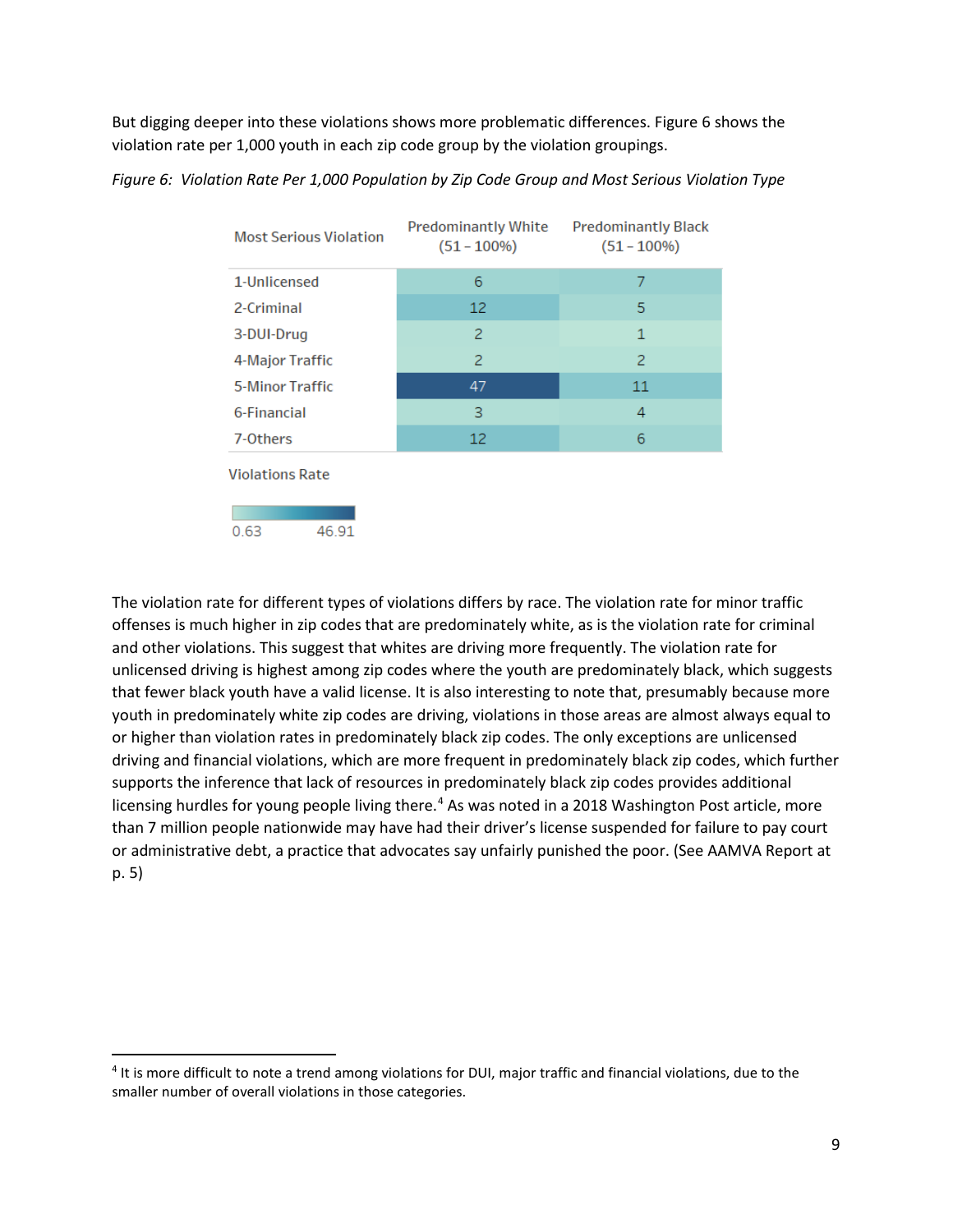#### **Disproportionate suspension rates**

Depending on the violation, the judge hearing the violation case may have discretion in whether the violation will result in a license suspension. Figure 7 shows the suspension rate (percent of violation incidents that resulted in license suspension) for violations where there were disparate rates of suspension. (The suspension rates for criminal, major traffic, financial and other violations were about equal across different zip code groups.) Youth in predominately black zip codes were more likely to receive a suspension either for driving without a license or minor traffic violations than were youth in predominately white zip codes. [5](#page-10-0)

|                        | <b>Predominantly White Predominantly Black</b><br>$(51 - 100\%)$ | $(51 - 100\%)$ |
|------------------------|------------------------------------------------------------------|----------------|
| 1-Unlicensed           | 34%                                                              | 58%            |
|                        | $(N=2,110)$                                                      | (N=367)        |
| 5-Minor Traffic        | 7%                                                               | 15%            |
|                        | (N=22,441)                                                       | $(N=564)$      |
| <b>Grand Total</b>     | 10%                                                              | 32%            |
|                        | $(N=24,551)$                                                     | $(N=931)$      |
| <b>Suspension Rate</b> |                                                                  |                |
|                        |                                                                  |                |
| 7%                     | 58%                                                              |                |

#### *Figure 7: Percent of Violations Resulting in Suspension, by Zip Code Group and Violation*

#### **The vicious cycle**

As noted earlier, youth in black zip codes are more likely to receive a violation for driving without a license. Of the 4,877 16- through 24-year-olds who received a suspension for driving without a license in 2014, 11 percent received at least one additional suspension within the next three years for driving without a license, and 20 percent received at least one additional suspension within the next three years for driving while license suspended. Of the 8,057 16- through 24-year-olds who received a suspension in 2017 for driving with a suspended license, 16 percent had received at least one suspension in the previous three years for driving without a license.

#### **CONCLUSION**

On average the driver's licenses of over 57,000 18- through-24-year-olds in Pennsylvania are suspended every year. Especially for young people, these suspensions pose significant barriers to employment, education, and access to health care and other supports. PennDOT data for 16- through 18-year-olds from 2014 through 2016 indicate that youth living in zip codes where the majority of youth are black have different driving experiences than youth in zip codes where the majority of youth are white. There is a much higher rate of overall driving violations in predominately white zip codes, but a higher rate of

<span id="page-10-0"></span><sup>&</sup>lt;sup>5</sup> A trend was not observed for DUI violations, because there were only 16 total DUI violations in predominantly black zip codes compared to 454 violations in predominately white zip codes.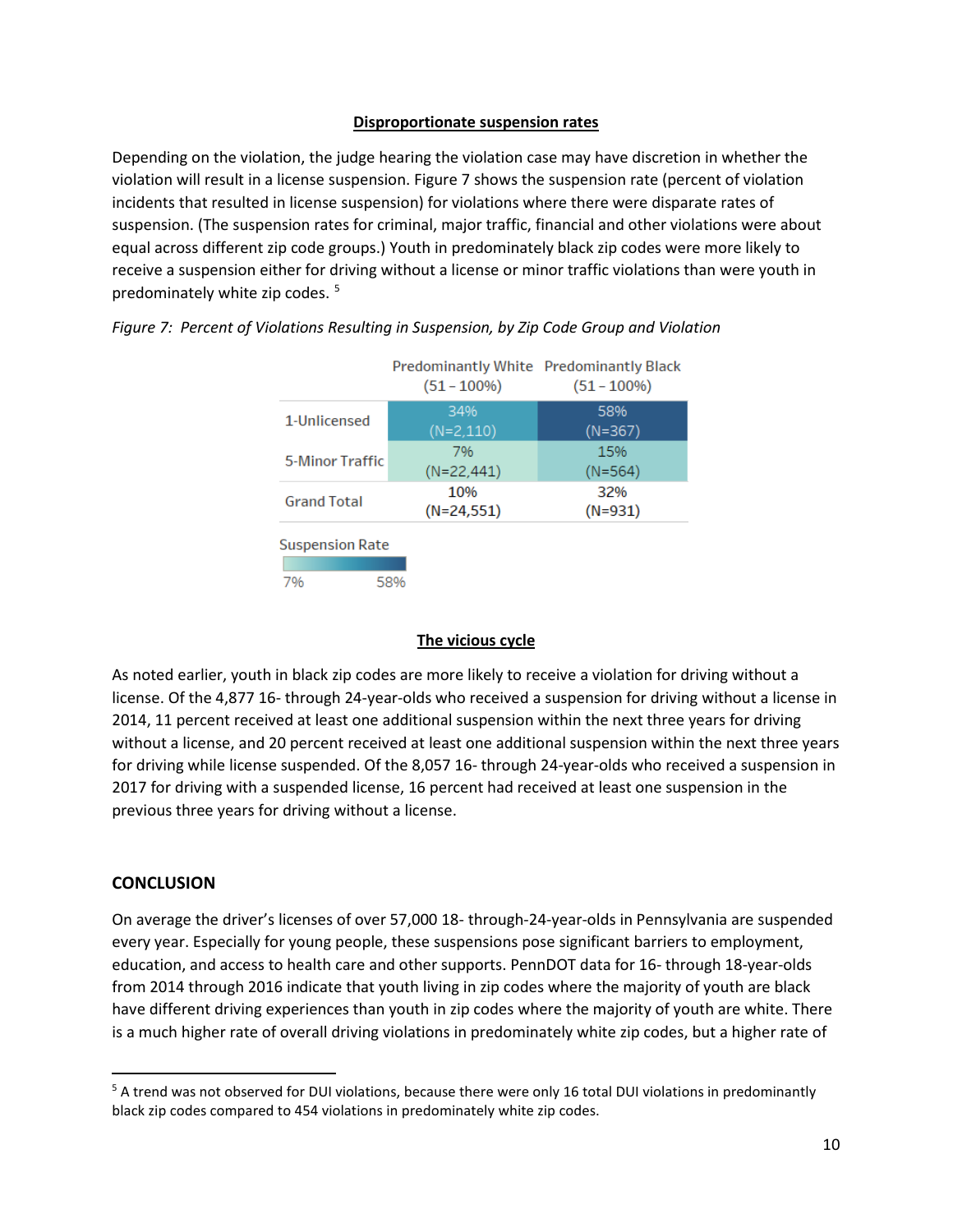violations for driving without a license in predominantly black zip codes. This suggests that white youth are more likely to be driving and that black youth are less likely to have valid driver's licenses, which reflects the national trend. These data also show that youth living in predominately black zip codes are more likely to receive a license suspension for either driving without a license or committing a minor traffic violation than their counterparts in predominately white zip codes.

## **PROPOSED SOLUTION**

Youth should have alternate options to satisfy suspensions or pay outstanding fines. Pennsylvania should consider implementing a program that allows qualifying young persons to work down or eliminate fines or suspension periods through public service in their communities. Pennsylvania can join a growing number of jurisdictions that have creatively addressed license suspension among people:

"Therefore, jurisdictions should explore alternatives to license suspension or restriction for younger drivers and pursue efforts to reduce or eliminate the long- term impact of various offenses and reinstatement requirements for this population. Some jurisdictions have instituted amnesty programs to permit suspended drivers to attain legal licensure by eliminating or mitigating certain reinstatement requirements. Courts in other areas offer community service or driver training requirements in lieu of reinstatement fees or expunge certain license actions unique to young drivers after a period of violation-free driving. Regardless of the approach, reducing the cost, complexity, and collateral consequences of license suspension for young drivers can produce dividends beyond safer drivers."

## AAMVA Report p. 8

With such creative public service programs, communities will benefit from the volunteered time and young people would have a path forward to become gainfully employed, an economic benefit for the individual, community and state. Such an enlightened approach would follow improvements in other jurisdictions that include Tennessee, Virginia, Washington, California, South Carolina and Kansas that permit community service or other creative safety valves to alleviate the burdens of a license suspension.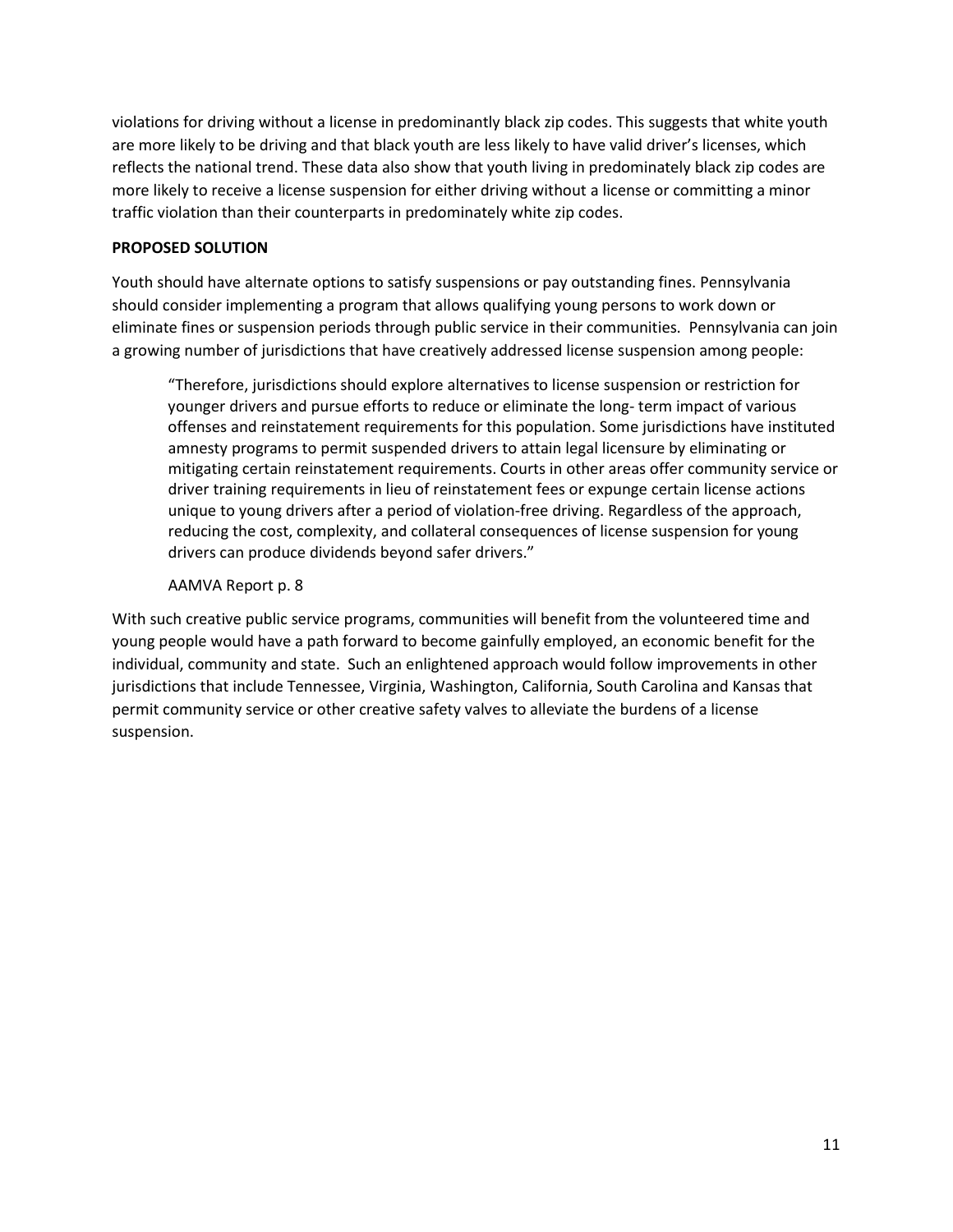# Appendix A

## **METHODOLOGY**

## **Categorizing and ranking violation charges**

Since there are many vehicle violation codes, the violation codes were separated into seven categories including: unlicensed violations, minor traffic violations, major traffic violations, financial violations, criminal violations, and other violations. These categories were ranked according to severity and applicability to the analysis. Rankings are as follows:

## 1. Unlicensed Violations

**Unlicensed violations are the result of a person driving without a license.** 

## 2. Criminal Violations

- Criminal violations include non-driving violations that resulted in a suspension. These violations included possession of a controlled substance, aggravated assault, theft, carrying a false ID card, or purchase, consumption, possession, or transportation of alcohol.
- 3. DUI Violations
	- **DUI violations involved being under the influence of drugs or alcohol while operating a vehicle.** These violations included driving under the influence of alcohol or controlled substances, level of BAC at the time of violation, and homicide by vehicle while driving under the influence.

#### 4. Major Traffic Violations

 Major traffic violations include careless driving causing an injury, fleeing or attempting to flee a police officer, aggravated assault by vehicle, and homicide by vehicle.

## 5. Minor Traffic Violations

- **Minor traffic violations include exceeding the maximum speed limit, violating a red light,** improper passing, and following too closely.
- 6. Financial Violations
	- Financial violations include proof of financial responsibility, nonpayment of judgement, failure to pay child support, and failure to respond to a citation.
- 7. Other Violations
	- Other violations include medical suspensions, terroristic threats, truancy violations, improper equipment, lending a license to another person to use, exhibiting another's driver's license as one's own, failing to surrender a canceled license, exhibiting a fraudulently altered driver's license, or driving while a license was previously suspended or revoked.

#### **Creating distinct violation incidents**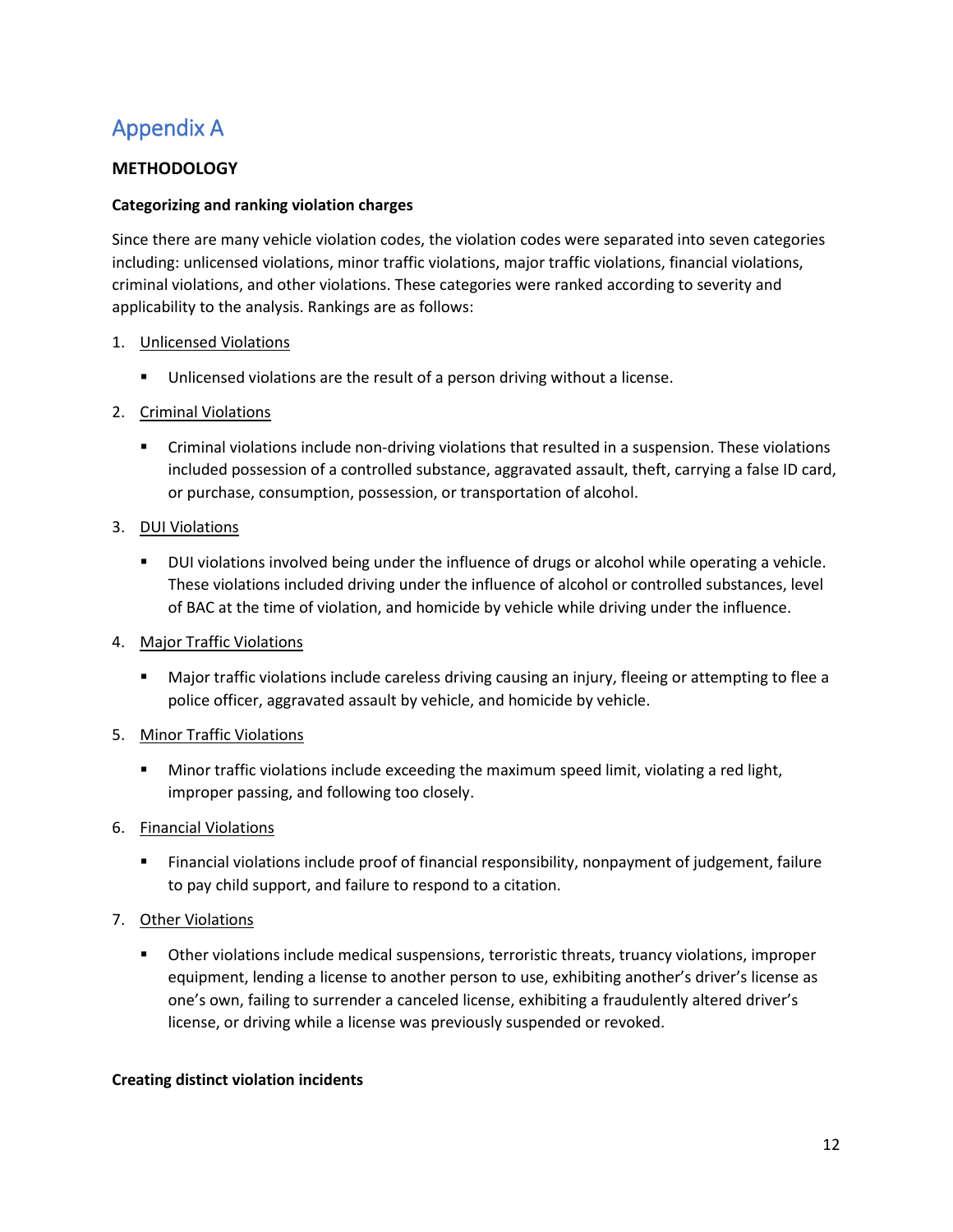Some data reflected multiple charges that led to a license ultimately being suspended with each charge potentially being in separate violation categories. Therefore, each such data set was given a unique ID and evaluated for the most serious violation (1-7) shown above; the other violations data were not used. 1,034 sets of data did not have a violation date. These violations were license cancellations due to medical reasons or bad checks. Therefore, these violations were removed from the analysis. The total count of distinct incidents was 38,961.

## **Determining if a violation resulted in a suspension**

Some cases resulted in a license suspension while other cases did not. This was determined by the Business Action Code (BUS ACTN CODE) assigned to the vehicle violation. Business Action Codes SUS and DIS were used to determine if a vehicle violation ultimately resulted in a suspension. If any violation charges resulted in a suspension, that incident was marked as 'leading to a suspension' regardless of the most serious violation charge.

## **Census data were used to approximate demographics**

Since PennDOT does not track race within its data, 2010 census data were used to determine the total black and white population, ages 16 through 18, in Pennsylvania. These census data were mapped to match the zip codes from the PennDOT suspensions, determining the racial breakdown in each zip code. Some zip codes from PennDOT were outside the state of Pennsylvania, therefore, these records were not used.

## Appendix B